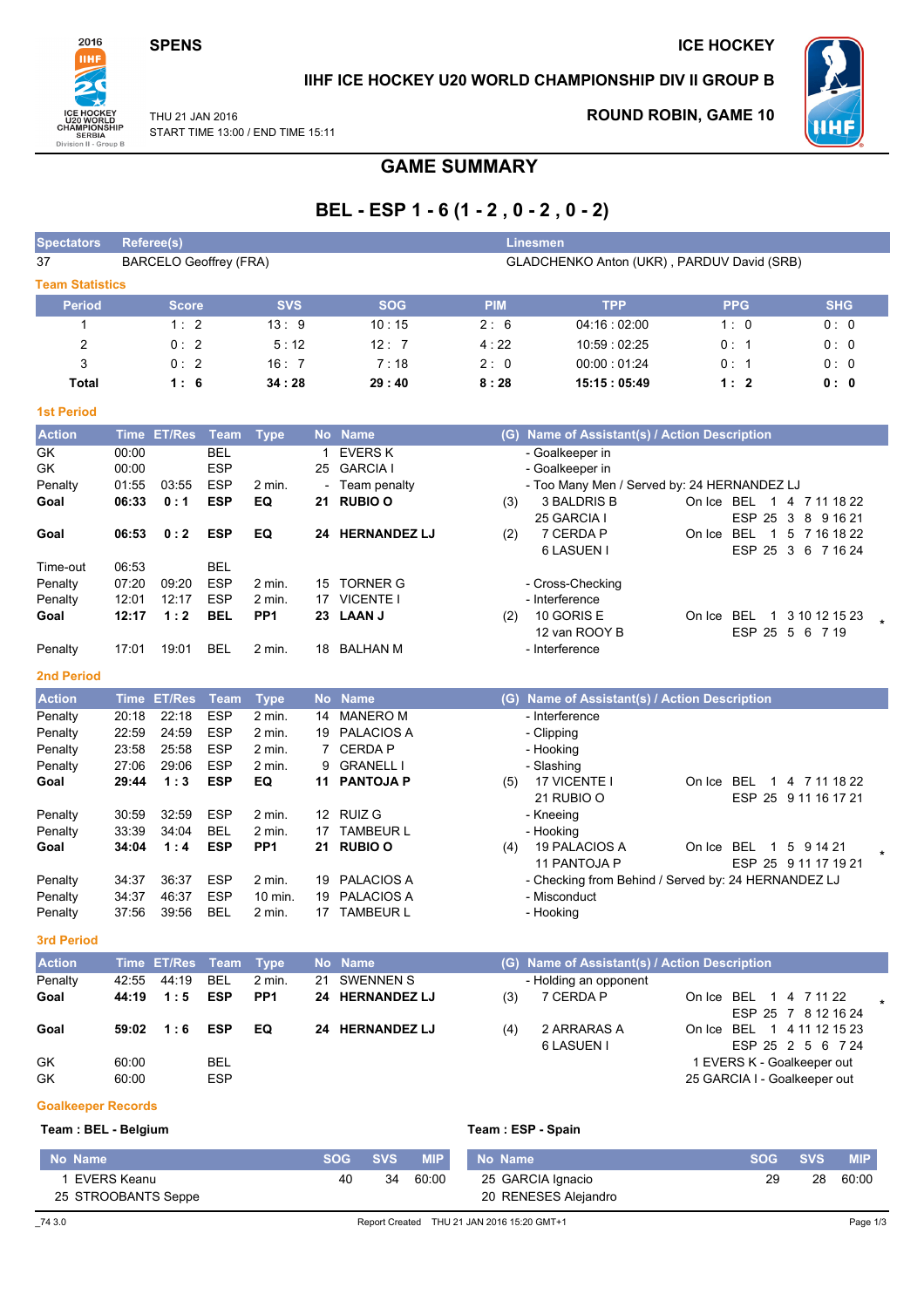

#### **ICE HOCKEY**



# IIHF ICE HOCKEY U20 WORLD CHAMPIONSHIP DIV II GROUP B



## **ROUND ROBIN, GAME 10**



**Game Statistics** k

| ream : BEL (red) |                           |    |              |              |                |                         |          |                |        |                |                      |   |                        |                        |
|------------------|---------------------------|----|--------------|--------------|----------------|-------------------------|----------|----------------|--------|----------------|----------------------|---|------------------------|------------------------|
|                  | Head Coach: PETERS Danny  |    |              |              |                |                         |          |                |        |                | <b>Shots on Goal</b> |   |                        |                        |
| <b>No Pos</b>    | <b>Name</b>               | G. | A            | P            | <b>PIM</b>     | $FO+$                   | FO-      | $FO+/-$        | FO%    |                | $\overline{2}$       | 3 | <b>OT</b><br><b>TS</b> | $+/-$                  |
| 3 D              | van ESPEN Arne +C         | 0  | 0            | 0            | 0              | 0                       | 0        | 0              | 0.00   | 0              | $\overline{2}$       |   |                        | 3<br>0                 |
| 10 F             | GORIS Emiel (BP)          | 0  |              |              | 0              | $\Omega$                | $\Omega$ | $\Omega$       | 0.00   | $\overline{2}$ |                      |   |                        | $\mathbf 0$<br>4       |
| 12 F             | van ROOY Brent +A         | 0  |              |              | 0              | 11                      | 13       | $-2$           | 45.83  |                |                      | 0 |                        | $\overline{c}$<br>$-1$ |
| 15 D             | <b>DENIS Billy</b>        | 0  | 0            | 0            | 0              | 3                       |          | $\overline{2}$ | 75.00  |                | 2                    |   |                        | $-1$<br>4              |
| 23 F             | <b>LAAN Jordi</b>         |    | $\Omega$     |              | $\Omega$       | $\mathbf 0$             | $\Omega$ | $\Omega$       | 0.00   | 4              | $\overline{2}$       |   |                        | 7<br>$-1$              |
| 4 D              | <b>JANSSEN Antoine</b>    | 0  | 0            | 0            | 0              | 0                       | 0        | 0              | 0.00   | 0              |                      | 0 |                        | $-3$                   |
| 7 F              | <b>STEYAERT Injaz</b>     | 0  | $\Omega$     | 0            | 0              |                         | 8        | $-7$           | 11.11  | 0              |                      | 0 |                        | $-3$                   |
| 11 D             | RAMET Arnaud +A           | 0  | 0            | 0            | $\Omega$       | 0                       | 0        | $\Omega$       | 0.00   |                |                      | 0 |                        | $-3$<br>2              |
| F<br>18          | <b>BALHAN Matthias</b>    | 0  | 0            | 0            | $\overline{c}$ | $\overline{\mathbf{c}}$ | 4        | $-2$           | 33.33  | 0              | 0                    | 0 |                        | $-3$<br>0              |
| 22 F             | <b>AUGER Tanguy</b>       | 0  | $\Omega$     | $\Omega$     | $\Omega$       | 3                       | 3        | $\Omega$       | 50.00  | $\Omega$       |                      |   |                        | $-3$<br>$\overline{2}$ |
| 5 D              | <b>VANDENBERK Brian</b>   | 0  | 0            | $\mathbf{0}$ | 0              | 0                       | 0        | $\Omega$       | 0.00   | 0              | $\Omega$             | 0 |                        | $-1$<br>0              |
| 14 F             | <b>COOLEN Stef</b>        | 0  | 0            | 0            | 0              | 0                       | 0        | $\Omega$       | 0.00   | 0              | 0                    |   |                        | 0                      |
| 16 D             | <b>FRANCKX Quinten</b>    | 0  | 0            | 0            | 0              |                         | 0        |                | 100.00 | 0              | 0                    | 0 |                        | $-1$<br>0              |
| 17 F             | <b>TAMBEUR Lukas</b>      | 0  | $\Omega$     | 0            | 4              | 4                       | 5        | -1             | 44.44  | 0              | 0                    | 0 |                        | 0<br>0                 |
| 21 F             | <b>SWENNEN Stefaan</b>    | 0  | $\Omega$     | 0            | 2              |                         | 1        | $\mathbf{0}$   | 50.00  | 1              | $\Omega$             | 0 |                        | 0                      |
| 9 D              | <b>DARQUES Loris</b>      | 0  | $\Omega$     | $\mathbf{0}$ | 0              | 0                       | 0        | 0              | 0.00   | 0              | 0                    | 0 |                        | 0<br>0                 |
| 13<br>F          | <b>DELBRASSINE Virgil</b> | 0  | 0            | 0            | 0              | 0                       | 0        | $\Omega$       | 0.00   | 0              | $\Omega$             |   |                        | 0                      |
| F<br>19          | <b>HEYLEN Axel</b>        | 0  | 0            | 0            | 0              | $\mathbf{0}$            | 0        | $\Omega$       | 0.00   | 0              | 0                    | 0 |                        | 0<br>0                 |
| GK<br>1          | <b>EVERS Keanu</b>        | 0  | $\Omega$     | 0            | 0              |                         |          |                |        |                | $\Omega$             | 0 |                        | 0                      |
| 25 GK            | STROOBANTS Seppe          | 0  | $\Omega$     | 0            | 0              |                         |          |                |        | 0              | $\mathbf{0}$         | 0 |                        | 0                      |
| <b>Total</b>     |                           | 1  | $\mathbf{2}$ | 3            | 8              | 26                      | 35       | -9             | 42.62  | 10             | 12                   | 7 | 29                     |                        |

| Team: ESP (yellow) |                               |                |                |                |                         |             |              |             |        |              |                |               |                        |             |
|--------------------|-------------------------------|----------------|----------------|----------------|-------------------------|-------------|--------------|-------------|--------|--------------|----------------|---------------|------------------------|-------------|
|                    | <b>Head Coach: TUOMI Timo</b> |                |                |                |                         |             |              |             |        |              |                | Shots on Goal |                        |             |
| <b>No Pos</b>      | <b>Name</b>                   | G              | A              | P              | <b>PIM</b>              | FO+         | FO-          | $FO+/-$     | FO%    |              | $\overline{2}$ | 3             | <b>OT</b><br><b>TS</b> | $+/-$       |
| 3 D                | <b>BALDRIS Bruno</b>          | 0              |                |                | 0                       | 0           | 1            | $-1$        | 0.00   | 0            | $\Omega$       | 0             | 0                      | $+2$        |
| $\mathsf{F}$<br>11 | PANTOJA Pablo +A (BP)         |                |                | 2              | 0                       | 20          | 7            | 13          | 74.07  | 0            |                | 2             | 3                      | $+1$        |
| 13 F               | <b>BURGOS Alejandro</b>       | 0              | 0              | 0              | 0                       | 0           | 0            | 0           | 0.00   | 0            | $\Omega$       | $\Omega$      | 0                      | $\mathbf 0$ |
| 14 F               | MANERO Manuel +A              | 0              | 0              | 0              | 2                       | 0           | 0            | $\Omega$    | 0.00   | 4            |                | 2             | 7                      | $\mathbf 0$ |
| 16 D               | GARCIA Alfonso +C             | 0              | $\mathbf 0$    | 0              | 0                       | $\mathbf 0$ | 0            | $\Omega$    | 0.00   | 0            | $\mathbf 0$    | $\mathbf 0$   | 0                      | $+3$        |
| 4 D                | <b>PAUL Marc</b>              | 0              | 0              | 0              | 0                       | 0           | 0            | 0           | 0.00   | 0            | 0              |               |                        | 0           |
| 8 F                | <b>ARRINDA Ander</b>          | 0              | 0              | $\mathbf 0$    | 0                       | 0           | 0            | 0           | 0.00   | 1            | 0              |               | 2                      | $+1$        |
| F<br>9             | <b>GRANELL Ignacio</b>        | 0              | $\Omega$       | 0              | 2                       | 4           | 3            | 1           | 57.14  | 1            | 0              | 0             |                        | $+2$        |
| D<br>17            | VICENTE Ignacio               | 0              |                |                | $\overline{\mathbf{c}}$ | 0           | 0            | $\mathbf 0$ | 0.00   | $\mathbf{1}$ | 0              | 0             |                        | $+1$        |
| 21 F               | <b>RUBIO Oriol</b>            | $\overline{2}$ |                | 3              | 0                       | 0           | 1            | $-1$        | 0.00   | 3            | $\overline{2}$ |               | 6                      | $+2$        |
| 5 D                | <b>PUERTOLAS Niklas</b>       | 0              | 0              | 0              | 0                       | 0           | 0            | 0           | 0.00   | 0            | 0              | 0             | 0                      | $+1$        |
| 6 F                | <b>LASUEN Imanol</b>          | 0              | $\overline{2}$ | $\overline{c}$ | 0                       | 5           | 4            |             | 55.56  | 0            | 0              | $\Omega$      | 0                      | $+2$        |
| 7 F                | <b>CERDA Paul</b>             | 0              | $\overline{2}$ | $\overline{c}$ | $\overline{c}$          | $\pmb{0}$   | 4            | -4          | 0.00   | 2            | 2              | 4             | 8                      | $+2$        |
| 19 D               | <b>PALACIOS Andres</b>        | 0              |                | 1              | 14                      | 0           | 0            | 0           | 0.00   | 0            | 0              | 0             | 0                      | $\mathbf 0$ |
| 24 F               | <b>HERNANDEZ Luis Jose</b>    | 3              | $\mathbf 0$    | 3              | 0                       | $\mathbf 0$ | $\mathbf{0}$ | $\Omega$    | 0.00   | 1            | $\Omega$       | 3             | 4                      | $+2$        |
| 2 F                | <b>ARRARAS Ander</b>          | 0              |                | 1              | 0                       | 0           | 0            | 0           | 0.00   | 1            | 0              | 0             |                        | $+1$        |
| 12 F               | RUIZ Gonzalo                  | 0              | 0              | $\mathbf 0$    | 2                       | 1           | 0            | 1           | 100.00 | 1            | 0              | 3             | 4                      | 0           |
| 15 F               | <b>TORNER Guillem</b>         | 0              | 0              | $\Omega$       | $\overline{\mathbf{c}}$ | 0           |              | $-1$        | 0.00   | 0            |                |               | 2                      | $\pmb{0}$   |
| 22 F               | <b>TORNER Albert</b>          | 0              | 0              | 0              | 0                       | 5           | 5            | $\Omega$    | 50.00  | 0            | 0              | 0             | 0                      | 0           |
| 20 GK              | RENESES Alejandro             | 0              | $\Omega$       | $\mathbf 0$    | 0                       |             |              |             |        | 0            | $\Omega$       | $\Omega$      | $\Omega$               |             |
| 25 GK              | <b>GARCIA Ignacio</b>         | 0              |                | 1              | 0                       |             |              |             |        | 0            | 0              | 0             | 0                      |             |
| Total              |                               | 6              | 11             | 17             | 26                      | 35          | 26           | 9           | 57.38  | 15           |                | 18            | 40                     |             |